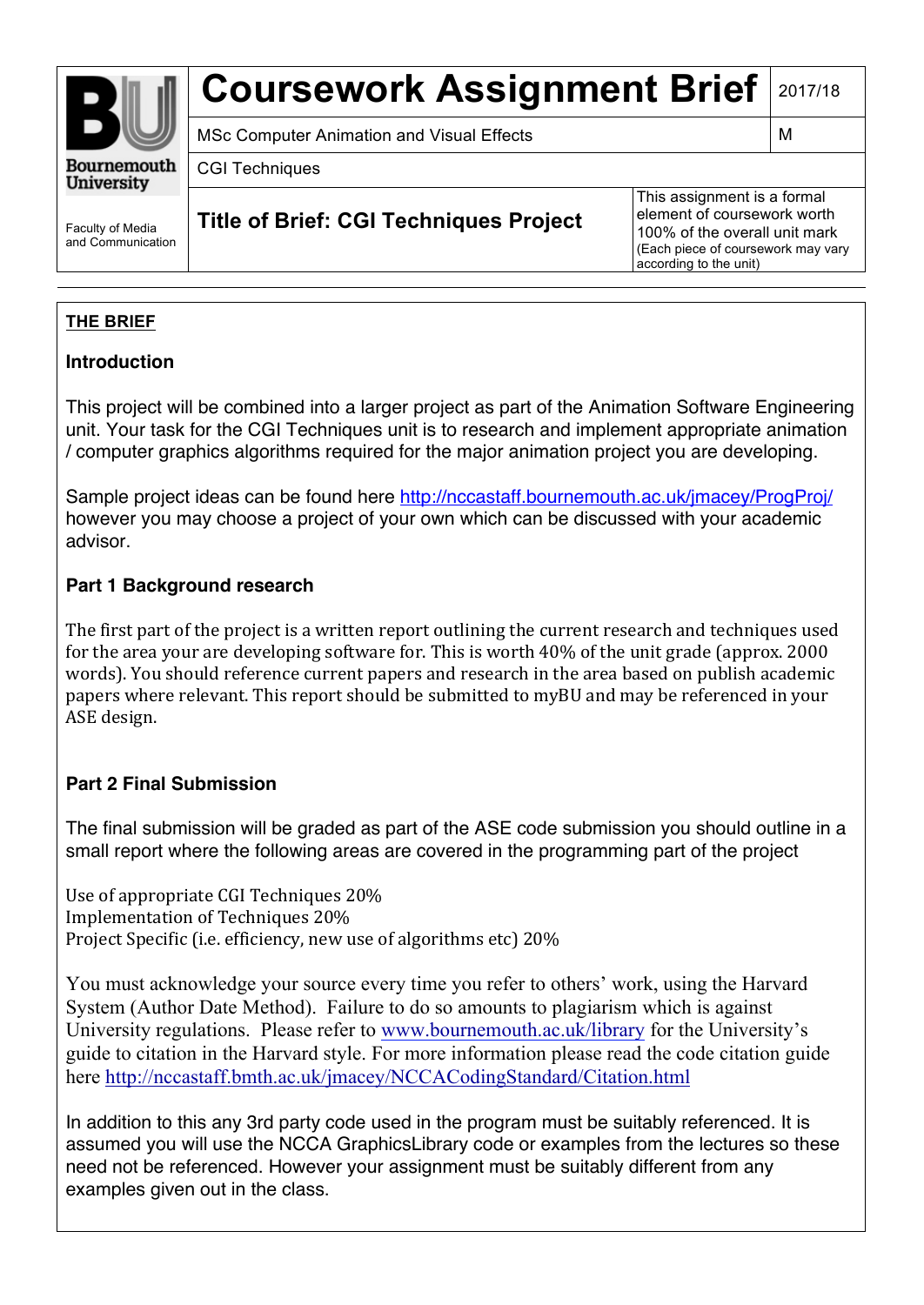#### **Related Learning Outcomes**

- 1. demonstrate a mastery of key computer graphics techniques employed in computer animation production and the use of computer animation tools.
- 2. display a comprehensive understanding of the languages used to discuss the moving and still image, art science and technology.
- 3. demonstrate the ability to autonomously develop solutions to problems arising in computer animation productions.
- 4. display the ability to effectively communicate and critically analyse highly technical areas of the moving image with peers, supervisors and others.

#### **SUBMISSION DETAILS**

#### **You should submit using myBU and GitHub :**

- Essay submitted to TurnitIn via myBU.
- Documentation of how to operate the submitted program (git README.md)
- Source Code via GitHub
- A Video of the program in Operation (via myBU)
- Description of the programming languages and techniques used. For example classes interface that allows object/scene management, set-up calls, data input/output calls, and class diagrams. (myBU and github)

#### **DEADLINE**

**Essay Submission Friday 17th November 2017 Turnitin (via myBU) Final Submission Friday 26th Jan 2018 myBU / GitHub (in conjunction with ASE assignment).**

#### **HELP AND SUPPORT**

• You must acknowledge your source every time you refer to others' work, using the **Harvard Referencing** system (Author Date Method). Failure to do so amounts to plagiarism which is against University regulations. Please refer to www.bournemouth.ac.uk/library for the University's guide to citation in the Harvard style. In addition you must also cite any  $3<sup>rd</sup>$  part code used within the project using the coding standard here http://nccastaff.bournemouth.ac.uk/jmacey/NCCACodingStandard/Citation.html

- Students with **Additional Learning Needs** may contact Learning Support on www.bournemouth.ac.uk/disability\_support.
- General **academic support** is available via the Academic Skills community on myBU.
- **Additional support** is provided by the School. International postgraduate students should contact Sue Court, all other undergraduate and postgraduate students should contact Marian Mayer via Christine Clack, to make an appointment. They are both based in W218.
- If you have any valid **mitigating circumstances** that mean you cannot meet an assignment submission deadline and you wish to request an extension, you will need to complete and submit the Mitigating Circumstances Form for consideration to your Programme/Framework Administrator together with appropriate supporting evidence (e.g., GP note) normally before the coursework deadline. Further details on the procedure and the mitigating circumstances form can be found at www.bournemouth.ac.uk/student/mitigating. *Please make sure you read these documents carefully before submitting anything for consideration.*
- Please be mindful that certain actions carry risk which should be adequately assessed before undertaking the activity. Please refer to University/Faculty guidance for clarification.